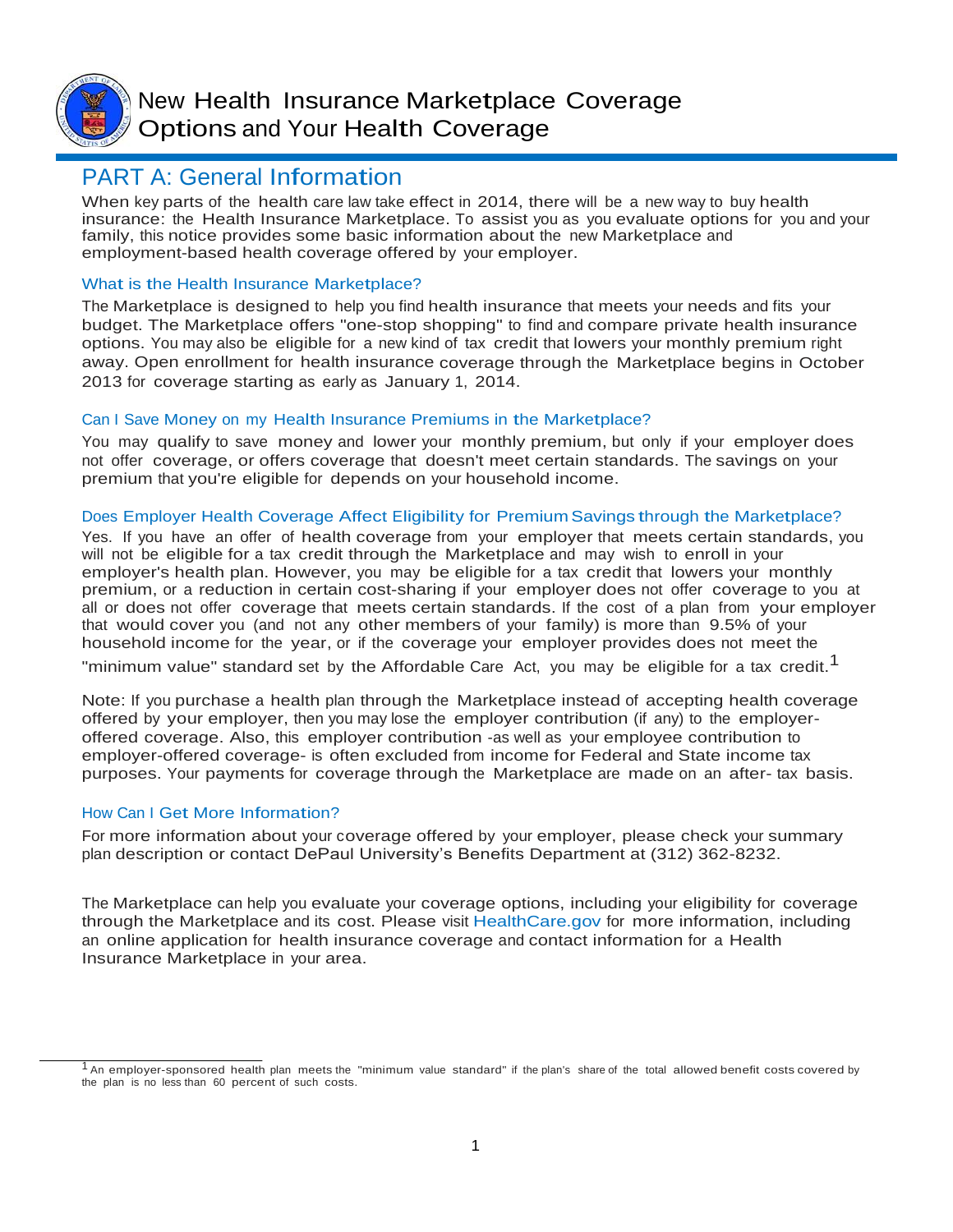# PART B: Information About Health Coverage Offered by Your Employer

This section contains information about any health coverage offered by your employer. If you decide to complete an application for coverage in the Marketplace, you will be asked to provide this information. This information is numbered to correspond to the Marketplace application.

| 3. Employer Name                                                |                       | 4. Employer Identification Number (EIN) |
|-----------------------------------------------------------------|-----------------------|-----------------------------------------|
| <b>DePaul University</b>                                        |                       | 36-2167048                              |
| 5. Employer Address                                             |                       | 6. Employer Phone Number                |
| 1 East Jackson Blvd.                                            |                       | (312) 362-8000                          |
| 7. City                                                         | 8. State              | 9. Zip Code                             |
| Chicago                                                         | <b>Illinois</b>       | 60604                                   |
| 10. Who can we contact about employee health coverage this job? |                       |                                         |
| DePaul University Benefits Department                           |                       |                                         |
| 11. Phone Number (if different from above)                      | 12. Email Address     |                                         |
| (312) 362-8232                                                  | HRBenefits@depaul.edu |                                         |

Here is some basic information about health coverage offered by this employer.

- As your employer, we offer a health plan to some employees. Eligible employees are:
	- *Full-Time Employees* who are in:
		- o an **active faculty position** classified as full-time and under a contract or letter of appointment issued by the Office of the Provost; or
		- o an **active staff member position** classified as full-time and regularly scheduled to work at least 1,820 hours per year.
	- *Instructional Associates*

An employee in a faculty position classified as an Instructional Associate. The Instructional Associate classification is a grandfathered group and is not available to new employees.

*Part-Time Employees* who meet the conditions described below.

The Office of the Provost reviews benefits eligibility for part-time faculty members at the end of each academic year to determine eligibility for the following academic year (through August). In any academic year, in order to be eligible for benefits in the following academic year (through August), an adjunct faculty member must:

- $\circ$  have at least one academic year of continuous service (where the "academic year" is September through June);
- o have taught at least six 4-credit hour courses (or the equivalent as determined by the Deans and approved by the Provost) in such academic year of continuous service (or, if you teach during the summer session, seven 4-credit courses (or the equivalent)); and
- be committed to teach at least six 4-credit hour courses (or the equivalent) in the following academic year, for which eligibility is being determined (or, if teaching during the summer session, seven 4-credit courses (or the equivalent)).

The Compensation and Benefits Department reviews benefits eligibility for part-time staff members at the end of each calendar year to determine eligibility for the following plan year. In any calendar year, in order to be eligible for benefits in the following plan year, a part time staff member must:

- o have worked one complete calendar year (January through December);
- $\circ$  have completed 1,000 hours in such calendar year, based on payroll records; and
- $\circ$  be projected to work at least 1,000 hours in the following calendar year, for which eligibility is being determined (as certified by the employee's department manager).

Note: In determining whether a part-time employee has completed at least 1,000 hours in a calendar year, hours worked in all part-time positions will be taken into account.

- *Voluntary Reduced Work Time Arrangements* Employees who transition to a voluntary reduced work time arrangement under DePaul's Voluntary Reduced Work Time Arrangement.
- Employees are not eligible to participate in the Health Plan if they are:
	- $\circ$  covered by a collective bargaining agreement;
	- o in a position classified as a student employee;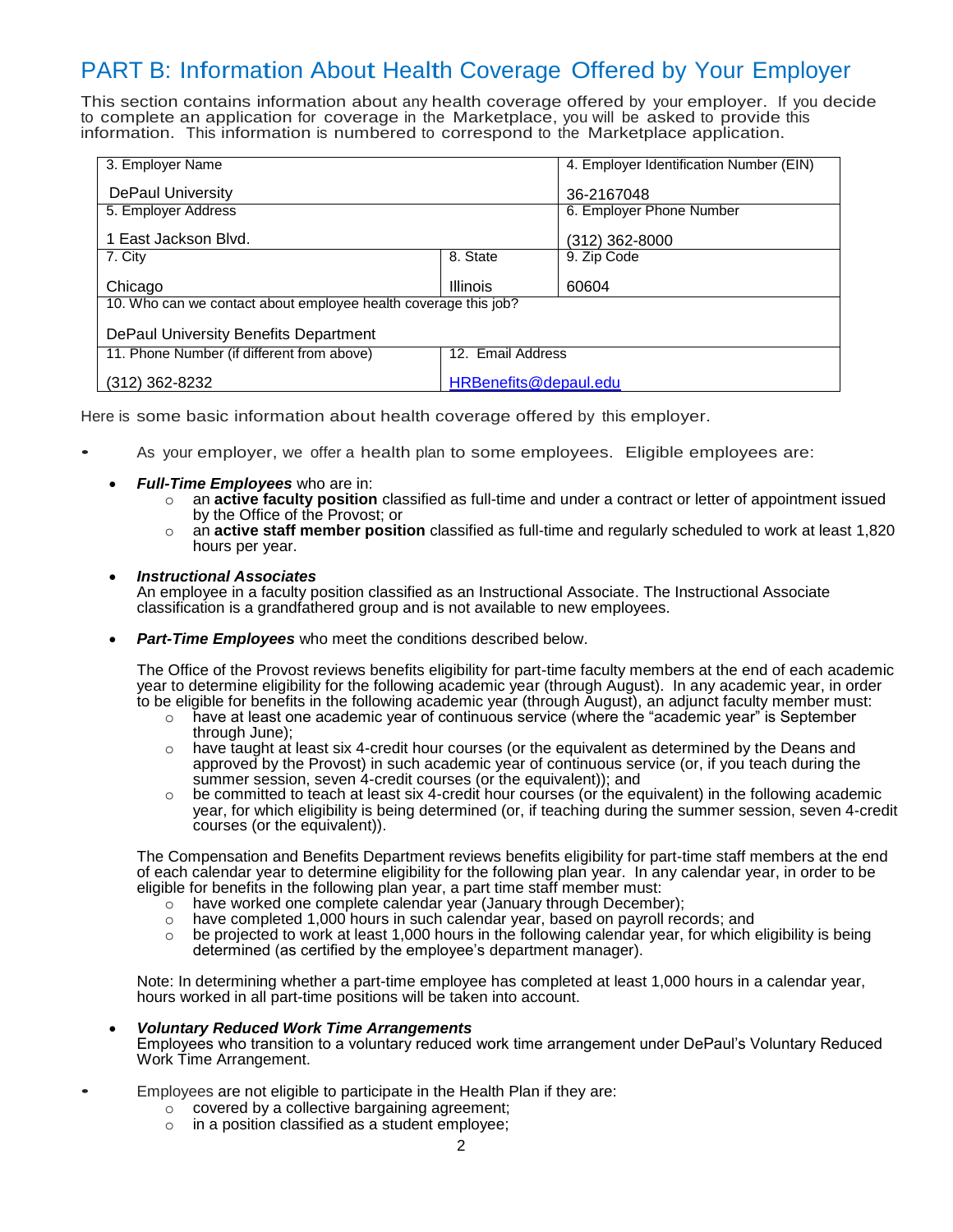- $\circ$  a member of the Midwest Province of the Congregation of the Mission;
- $\circ$  an employee who has a non-U.S. home country or non-U.S. permanent residence, and you are employed in a position that will require you to work in a non-U.S. location; or
- $\circ$  designated by DePaul to be an independent contractor (whether determined at a later date to be a common law employee or otherwise).
- With respect to dependents, if you enroll in a Health Plan, you may enroll an eligible dependent.

Eligible dependents are:

#### *Your Spouse*

A spouse is a person of the opposite sex to whom you are legally married, if the marriage is recognized in the state in which you reside and in accordance with federal law. A spouse may include an individual described in this section from whom you are separated under a legal separation decree.

#### *Your Second Domiciled Adult*

If you are eligible for coverage under the Health Plans, you have the option of enrolling either a Related SDA or an Unrelated SDA, in lieu of enrolling a spouse. You are limited to enrolling only one SDA, and you may enroll a spouse or SDA, but not both.

Your SDA may fall under one of two classifications: Related SDA or Unrelated SDA. The criteria for each of these classifications are explained below.

#### *Related SDA*

An adult member of your household is a Related SDA if he or she:

- o is your relative including your parent, son, daughter, grandchild, great grandchild, grandparent, great grandparent, brother, sister, half-brother, half-sister, uncle, aunt, nephew, niece, mother-in-law, fatherin-law, stepparent, or stepchild;
- $\circ$  is at least 18 years of age prior to the effective date of the coverage;
- $\circ$  shares your principal residence, and has shared your principal residence for at least the 6 months immediately prior to the effective date of the coverage;
- o does not have other group health insurance;
- o is not eligible for Medicare or Medicaid; and
- o is your qualifying child or qualifying relative.

#### Definition of Qualifying Child

An individual is your "qualifying child" if he or she:

- $\circ$  is a citizen or national of the United States, or a resident of the United States, Mexico or Canada;
- $\circ$  is your child, sibling, stepsibling, or a descendant of any such individual;
- $\circ$  as of the last day of the year, is under age 19, under age 24 if a full-time student, or any age if permanently and totally disabled;
- o provides 50% or less of his or her own support for the year; and
- $\circ$  resides at your principal place of residence for more than six months of the year (excluding temporary absences, such as for school).

#### Definition of Qualifying Relative

An individual is your "qualifying relative" if he or she:

- $\circ$  is a citizen or national of the United States, or a resident of the United States, Mexico or Canada;
- $\circ$  is your child, a descendant of your child, your sibling, your stepsibling, your parent, an ancestor of your parent, your stepparent, your niece, your nephew, your aunt, your uncle, your son-in-law, daughter-inlaw, father-in-law, mother-in-law, brother-in-law or sister-in-law, or a member of your household who lives with you for the full tax year;
- o receives more than 50% of his or her support for the year from you; and
- $\circ$  is not a "qualifying child" of you or any other taxpayer for the year.

#### *Unrelated SDA*

An adult (same or opposite sex as you) member of your household is an Unrelated SDA if he or she:

- o is not related to you in any way that would prohibit marriage;
- o is not legally married to any person;
- o is at least 18 years of age prior to the effective date of the coverage;